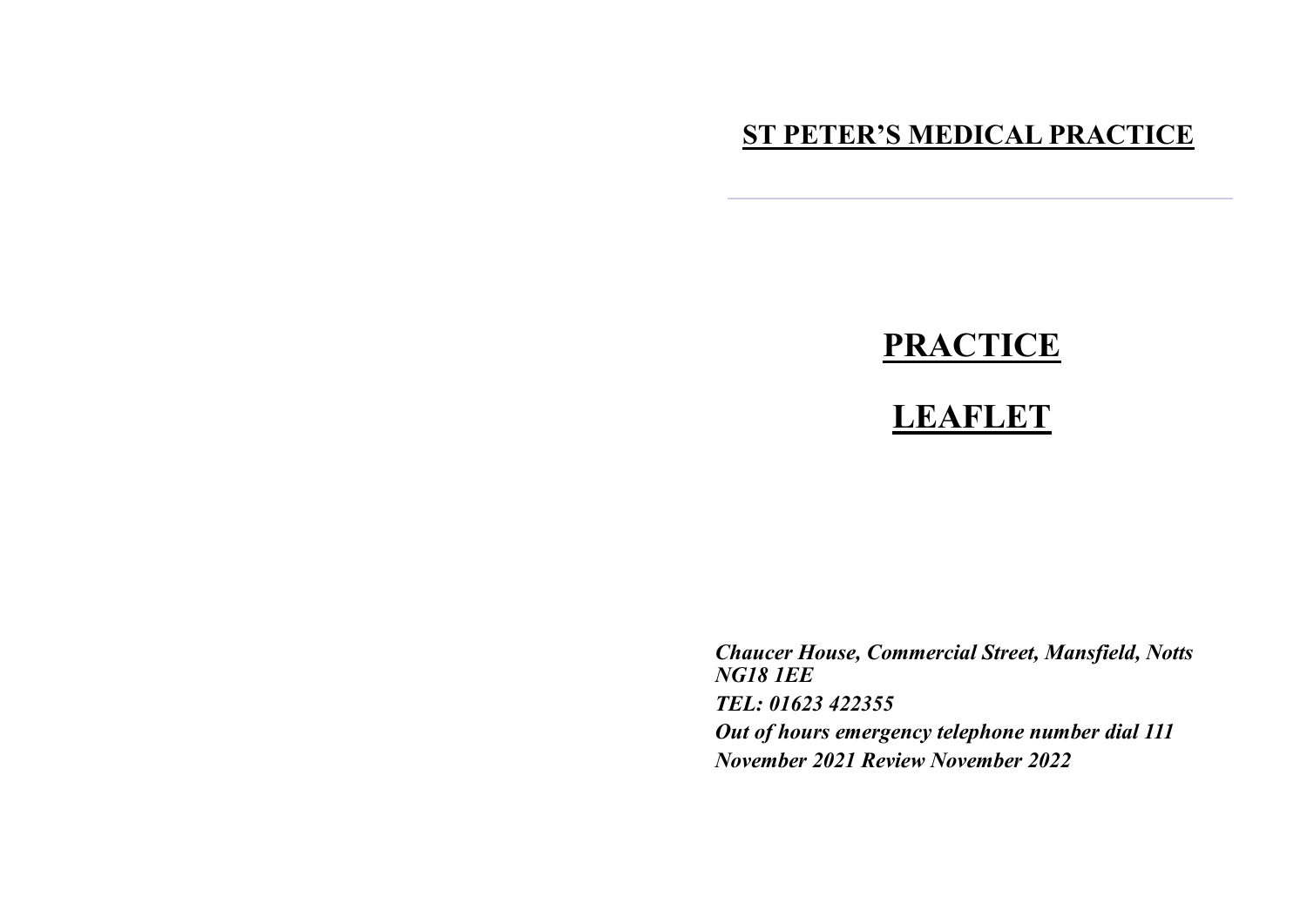## **Opening times**

**Monday, Tuesday, Thursday, Friday 8.30—6.30 pm** 

**Wednesday 8.30—5.00 pm (every 4th Wednesday we will close** 

**at 12.00 noon, apart from the months of August and** 

**December)**

#### **Surgery times**

**Monday, Tuesday, Wednesday, Thursday and Friday Mornings 8.30—10.00 am**

**Monday, Tuesday, Thursday and Friday evenings 4.00 pm— 6.00 pm**

**If you require an emergency appointment it would be appreciated if you rang reception before coming down to surgery.**

## **Practice Staff**

**Dr Hamid Masud (male)**

**Marie Rowson Advance Nurse Practitioner**

**Practice Manager**

**Laurie Smith Practice Nurse**

**Donna Carr Healthcare Assistant**

**Linda Moore Data Quality/Summary Clerk**

**Julie Fell Receptionist**

**Angela Jackson Receptionist**

**Rosalind Murray Receptionist**

**Christie Mollatt Receptionist**

**Midwife**

#### **Requests for access to view medical records**

**Patients have a right to request access to view their medical records.**

**If you would like to view your medical records please ask to speak to the Practice Manager.**

### **Carers**

**If you are a carer, or if you have a carer please let the reception know so we can with you permission add this to your medical records. Please see practice Carers notice board for further details. Carers Champion Linda Moore**

#### **Out of Hours**

**In the event that the surgery is closed you can seek advice by phoning NHS 111 for non-emergency symptoms, or by contacting your pharmacist. If these services suggest you need to seek urgent care then Primary Care 24, right next to Emergency Department at Kings Mill Hospital provides 24 hour walk in service. Out of hours is from when the GP surgery closes to the time it opens .**

#### **Comments / Suggestions / Complaints**

**We hope you are happy with our service but if you wish to make comments, suggestions or complaints, please contact Practice Manager. We have a Suggestion box available in the waiting area. Please see practice complaints leaflet for further details on how to complain and details of the Independent Conciliation and Advisory Service ICAS and Patient Advice and Liaison Service PALS**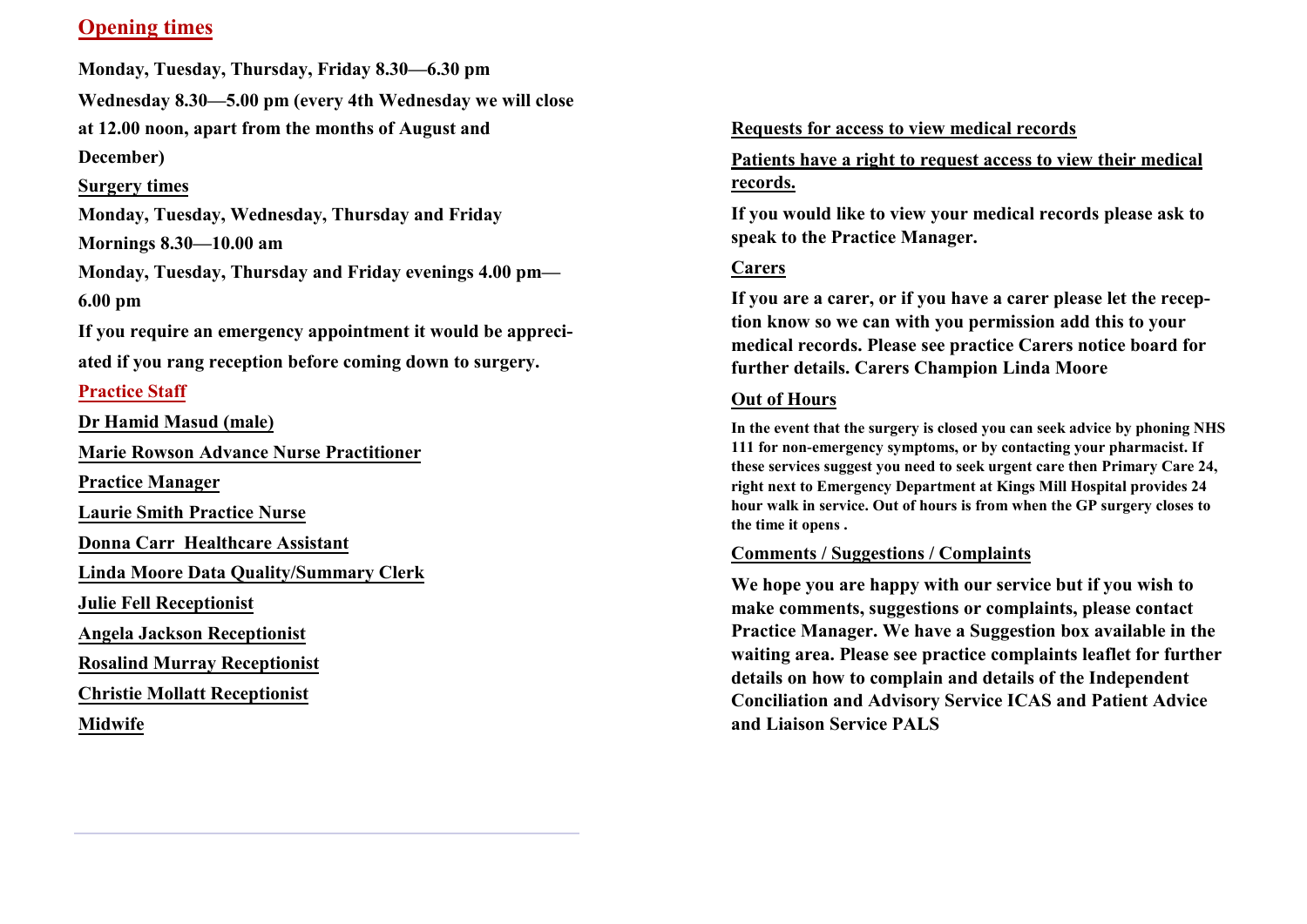**F***Pa***r***g***o***e* **m***12* **time to time it is helpful for us to share information about your health and care requirements with other health organisations that are responsible for providing you with healthcare. Across Nottinghamshire we are introducing a new system called MIG (Medical Interoperability Gateway) which will enable us to share relevant medical information from your GP record with other healthcare professionals who are providing you with direct care. The MIG allows for relevant information to be viewed by other healthcare professionals, however before your information is accessed you will be asked for your explicit consent. Examples of organisations that may access your GP health information include Out of Hours team and local A&E departments. Sharing information in this way is designed to ensure that the healthcare professionals looking after you have the most relevant information to enable them to provide you with the most appropriate care. The type of information shared is restricted and includes a summary of current problems, current medication, allergies, recent tests, diagnosis, procedures, investigations, risks and warnings—all this information is currently held in your GP system record. Whenever a clinician from another healthcare organisation wishes to view your GP information via the MIG they will always seek your permission before doing so, if you say No they will not be able to see any information from your GP record during the episode of care. If you have any concerns about the sharing of your information, or do not want your information being made available via the MIG, then please speak to the Practice who can advise accordingly.**

#### Appointments to see the Doctor

**If you require a GP or nurse appointment please contact the surgery or book your appointment on-line via our website or the NHS App please ask reception for details. to do so. We would appreciate it if patients would not just turn up at the reception desk as it is not always possible to offer appointments there and then.**

**Patients are seen by appointment only. Our aim is for you to be seen by a doctor within 48 hrs to meet NHS guidelines whether your appointment is urgent or not.**

**Please telephone the practice at 8.30 am and you will be given an appointment that morning or be put through to a doctor or nurse who will give you advice over the telephone or ask you to attend the surgery.**

**Appointment duration is 10 minutesAppointments are for one person only. We aim to see you within 30 minutes of your appointment time, however, delays can occur, in particular, where a doctor is called out of surgery to attend an emergency visit.**

**If you are unable to keep your appointment please let us know as soon as possible so that it can be offered to someone else. It is your responsibility to cancel unwanted appointments.**

**If a patient wishes to speak to the doctor or nurse, we will book a telephone consultation slot for you and the doctor or nurse will contact you.**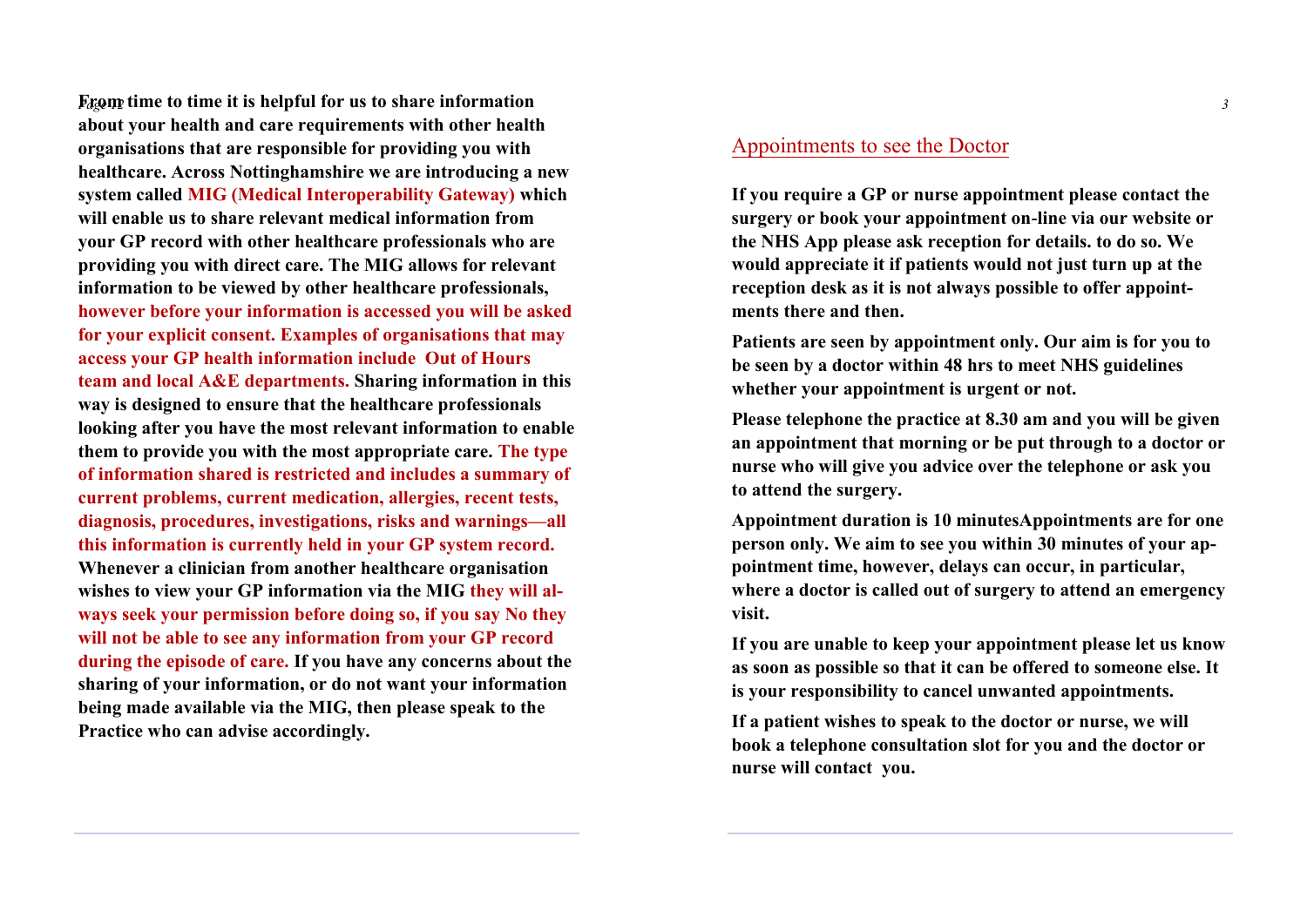#### *Page 4* **Clinic times for Sister Smith**

| <b>Monday</b> | $8.30 - 11.45$              | $2 \text{ pm} - 4.45 \text{ pm}$ |
|---------------|-----------------------------|----------------------------------|
| Tuesday       | $8.30 - 11.45$              | $1.15 - 2.00$ pm                 |
|               | <b>Wednesday 8.30–11.45</b> | $1.00 - 2.00$ pm                 |
|               | Thursday $8.30 - 11.45$     | $1.00 - 2.00$ pm                 |

**Please enquire at reception for an appointment with Sister Smith. It would be helpful if we know the reason for the appointment so that the appropriate amount of time can be allocated.**

**Treatment room appointments available with Sister Smith for attention to dressings, removal of sutures ear syringing etc**

**As instructed by the doctor or hospital.**

**Phlebotomist will be available for blood tests please make an appointment at the reception desk.**

#### **Staff Training**

**The surgery will close at 12.00 noon on the 4th Wednesday of every month for team training except for August and December.**

# **CCTV**

**This is located on the exterior of the premises and Is for the purpose of crime prevention**

**How your information is used and shared is controlled by law and strict rules are in place to protect your privacy.**

**We need to make sure that you know this is happen-ing and the choices you have.**

# **PLEASE TAKE TIME TO READ THE LEAFLET. YOU NEED TO MAKE A CHOICE.**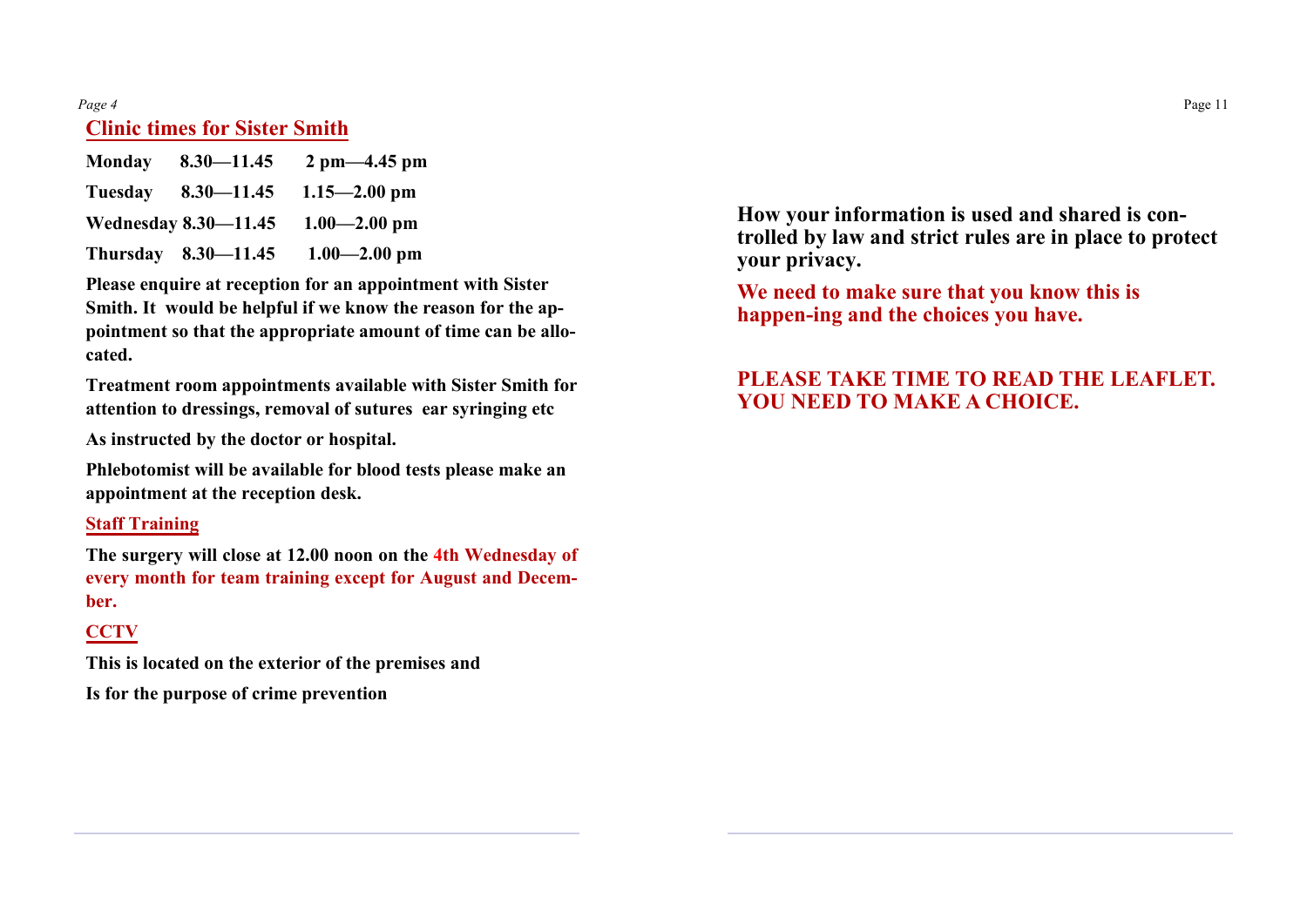Page 10

# **How information about you helps us to provide better care.**

**Information about you and the care you receive is shared, in a secure system, by healthcare staff to support your treatment and care. It is important that we, the NHS, can use this information to plan and improve services for patients. We would like to link the information from all different places where you receive care, such as your GP, hospital and community service, to help us provide a full picture.**

**This will allow us to compare the care you received in one area against the care you received in another, so we can see what has worked best.**

**Information such as your postcode, and NHS number, but not your name, will be used to link your records in a secure system, so your identity is protected.** 

**Information which does not reveal your identity can then be used by others, such as researchers and those planning health services, to make sure we provide the health care possible for everyone.**

#### **Referrals**

*Page 5* **where and when your first out-patient appointment takes Choose and book is a new service that allows you to choose place. You can book your initial appointment either at the surgery or later at home, after referral by your doctor.**

# **Home Visits**

**Home visits are at the discretion of the doctor and are reserved for terminally ill patients, truly housebound patients, whose condition would deteriorate if they travelled to the surgery, patients in Nursing/Residential homes or those patients who are deemed by the doctor to be too ill to attend surgery.**

**To request a GP visit please ring between 8.30 and 10.00 am wherever possible where patient or relative has doubts, they should talk to a health care professional. Visit may be agreed.**

## **Please help Receptionist**

**If you are given an emergency appointment at the end of surgery please appreciate that pre-booked appointments will be seen first.**

### **Change of details**

**If you have a change of telephone number or address please let the reception staff know.**

## **Cervical Smears**

**We recommend that all women 25-49 years of age have smears every three years. Those aged 50-64 should be every five years.**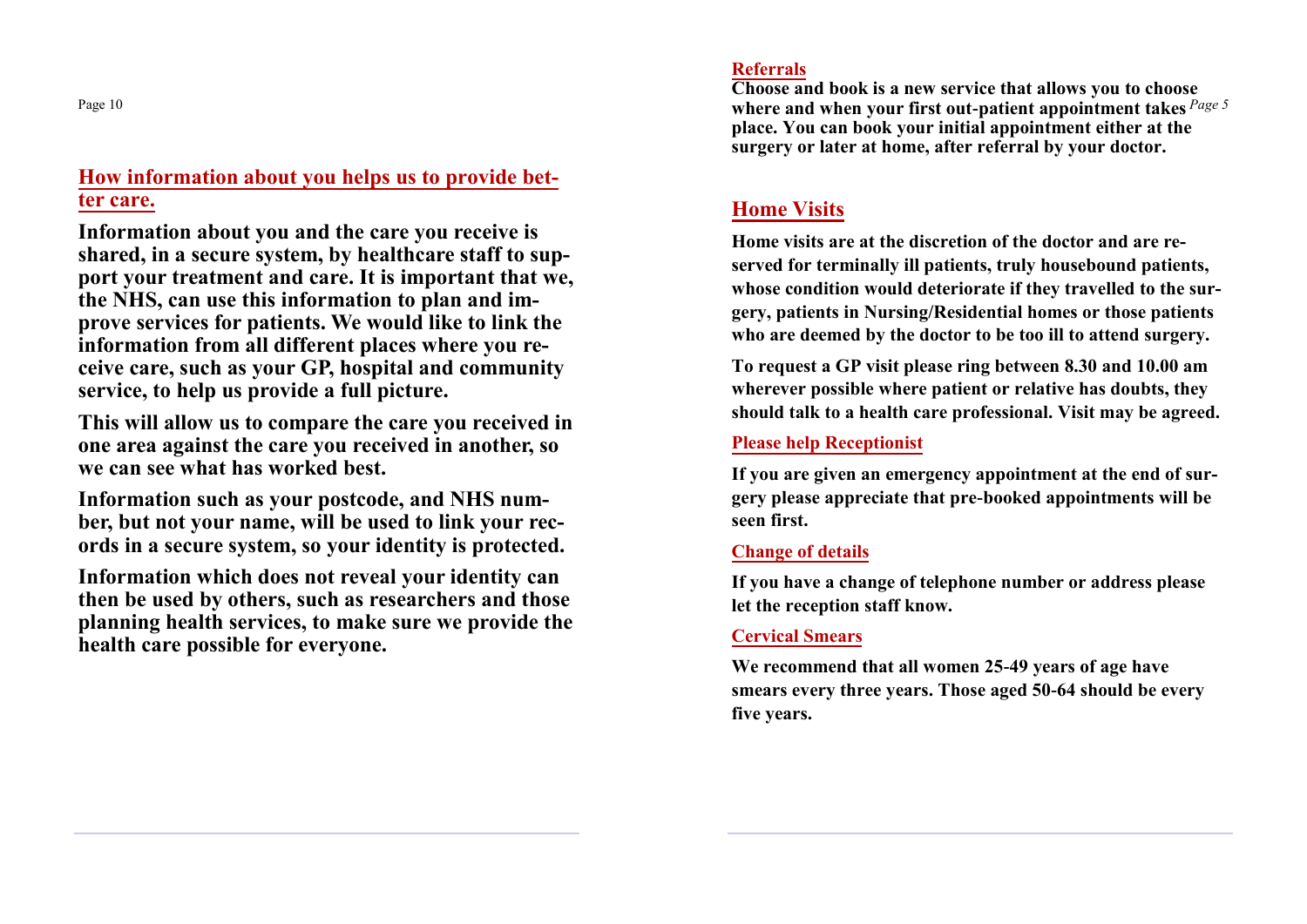#### *Page 6* Repeat Prescriptions

**Please allow 48 hours from ordering your prescription. You may request a repeat of your medication by phone between 2.00—4.00 Mon-Frid, see telephone/ number on front cover) or use your repeat order form you can now order your repeat prescription online via NHS App or our website . Every 6 months you will be asked to make an appointment with the doctor for a medication review. Electronic Prescription Service now available please ask your usual chemist or the reception staff for details.**

#### **About our services**

**We hold clinics for the management of selected long-term medical conditions including Asthma, Diabetes, Heart Disease (angina etc), High blood pressure, Hypothyroidism, Epilepsy, Chronic bronchitis/Emphysema, Stress disorders, Obesity and Smoking addictions.**

#### **Other clinics available -**

**Child immunisations, Travel health, Cytology and Well person, smoking cessation. For any of the above clinics please ring to make an appointment with Sister Smith.**

### **Computer**

**A computer system is used by the practice for repeat prescriptions, compiling disease registers, cervical cytology and immunisation, etc.**

**All information is governed by strict laws of the Data Protection Act, Computer Misuse Act and longstanding traditions of medical confidentiality. Everyone working for the NHS has a** 

## **Sharing of Electronic Patient record**

**Today, records are kept in all the places where you receive healthcare. These places can usually only share information from your records by letter, email, fax or phone. At times, this can slow down your treatment and mean information is hard to access.**

**Your care service, however, uses a unique computer system called SystmOne that allows the sharing of information of full electronic records across different healthcare care services. We are telling you about this as you register with a new NHS care service so that you can think about your choice.** 

**Please see the leaflet available on the reception desk for further details. We will ask you to complete a form so we can record your consent or dissent to sharing of your electronic patient record.**